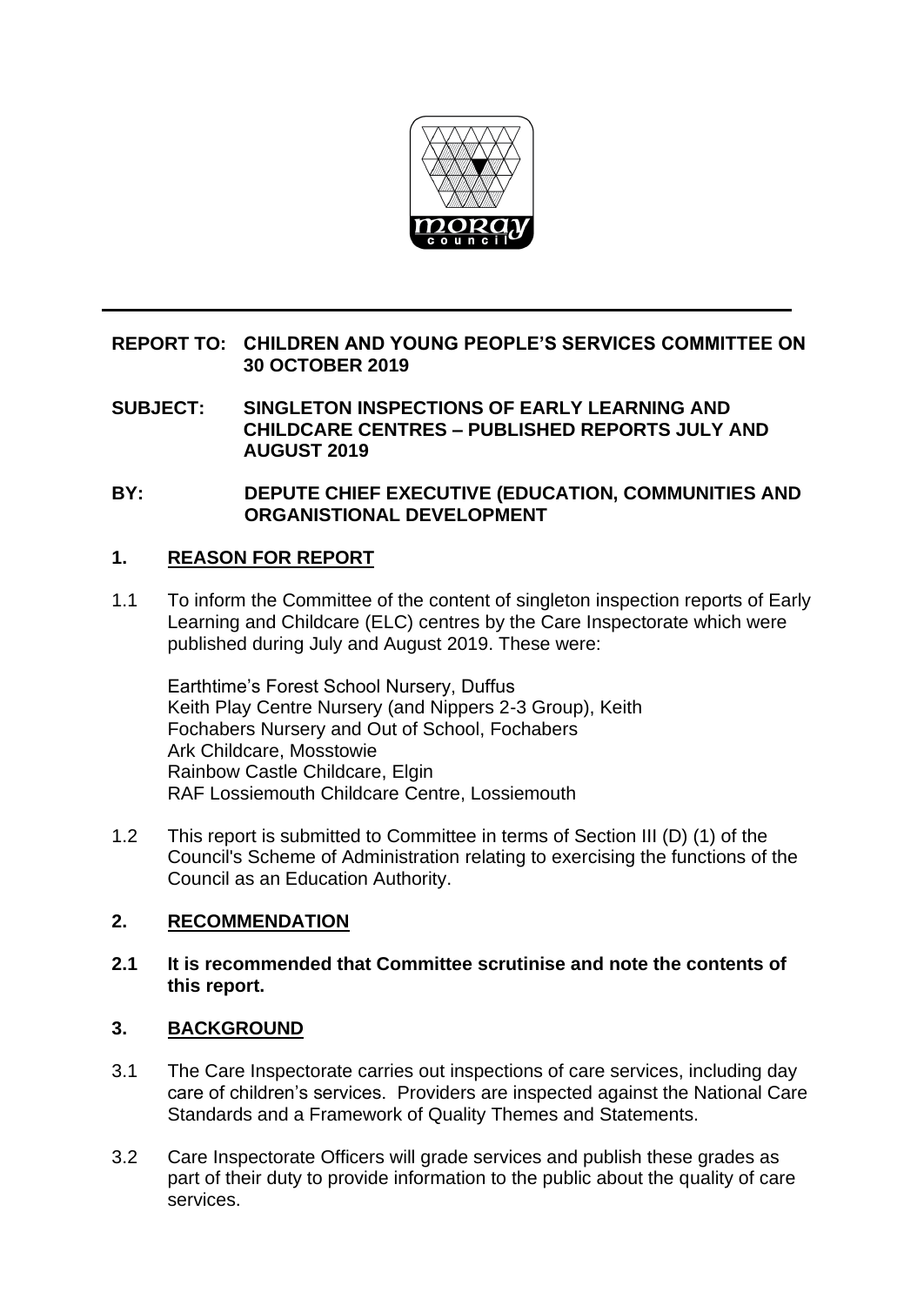The six point grading scale:

- 6 excellent
- 5 very good
- 4 good
- 3 adequate
- 2 weak
- 1 unsatisfactory
- 3.3 Following publication, inspection reports are available through ELC centres and online at www.careinspectorate.com.
- 3.4 The education authority will give guidance and support, as appropriate, to both school nursery classes and partner providers of ELC education. Following a Singleton Inspection the ELC centre is asked to prepare an action plan indicating how they will address the main findings of the report, and to share the plan with parents and carers.
- 3.5 During this reporting period there were **6 Singleton Inspection** reports received.

| Name of Early Learning and Childcare Provider     | Date of<br><b>Inspection</b> |
|---------------------------------------------------|------------------------------|
| Earthtime's Forest School Nursery, Duffus         | 17.05.19                     |
| Keith Play Centre Nursery (and Nippers 2-3 Group) | 31.05.19                     |
| Fochabers Nursery and Out of School, Fochabers    | 14.06.19                     |
| Ark Childcare, Mosstowie                          | 18.06.19                     |
| Rainbow Castle Childcare, Elgin                   | 21.06.19                     |
| RAF Lossiemouth Childcare Centre, Lossiemouth     | 26.07.19                     |

The Gradings**,** Recommendations and Requirements arising from the reports are summarised in **Appendix 1.**

### **4. SUMMARY OF IMPLICATIONS**

#### **(a) Corporate Plan and 10 Year Plan (Local Outcomes Improvement Plan (LOIP))**

This report relates the priority 'Provide a sustainable education service aiming for excellence' from the Corporate Plan and to 'Building a better future for our children and young people in Moray' from the LOIP.

#### **(b) Policy and Legal**

The Care Inspectorate inspects all registered services regulated under the Public Services Reform (Scotland) Act 2010, which includes nursery classes and playgroups.

The authority has a duty to provide a quality early learning and childcare place for every 3 and 4 year old whose parents wish it and for eligible 2 year olds.